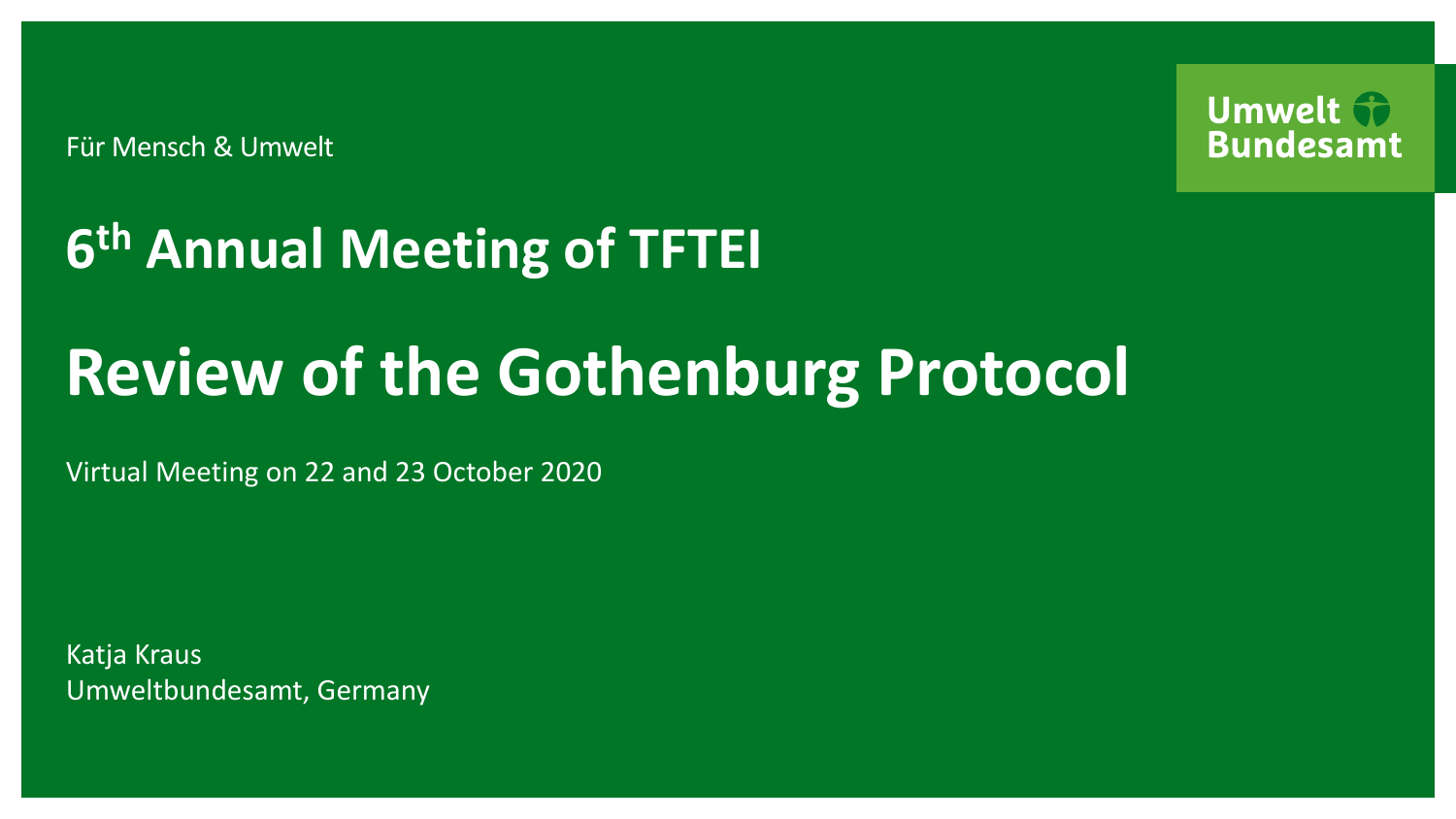## **History of the Gothenburg Protocol**

# **Mai 2005 entry into force**

# **October 2019 amended version entered into force**

23 Parties to the Protocol

### **Why do we do a review?**

Following Art. 10

2 (c) The procedures, methods and timing for such reviews shall be specified by the Parties at a session of the Executive Body. The first such review shall commence no later than one year after the present Protocol enters into force.

3. The Executive Body shall include in its reviews under this article an evaluation of mitigation measures for black carbon emissions, no later than at the second session of the Executive Body after entry into force of the amendment contained in decision 2012/2.

4. The Parties shall, no later than at the second session of the Executive Body after entry into force of the amendment contained in decision 2012/2, evaluate ammonia control measures and consider the need to revise annex IX.\*

\*IX. Measures for the control of emissions of ammonia from agricultural sources

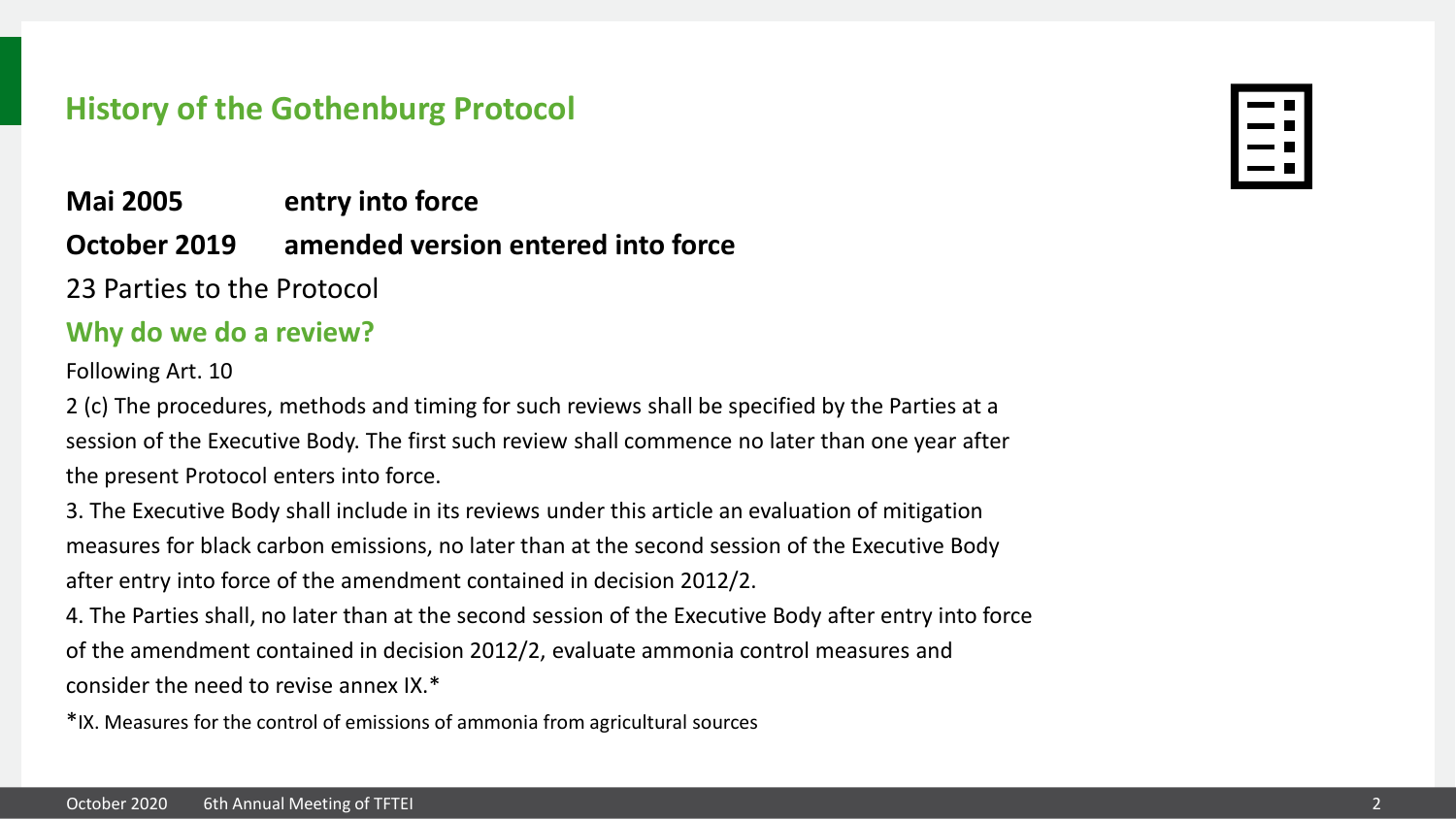On-line registration | Official Documents | Informal Documents Documents for

#### **List of participants**

#### **Official Documents**

Revised annotated provisional agenda for the fifty-eighth session ECE/EB.AIR/WG.5/123/Rev.1

Report on the Working Group on Strategies and Review on its fifty-eighth session ECE/EB.AIR/WG.5/124

Report of the Task Force on Techno-economic Issues ECE/EB.AIR/WG.5/2020/1

Report of the Task Force on Reactive Nitrogen ECE/EB.AIR/WG.5/2020/2

Preparations for the review of the Protocol to Abate Acidification, Eutrophication and Ground-level Ozone as amended in 2012 ECE/EB.AIR/2020/3-ECE/EB.AIR/WG.5/2020/3

### **Gothenburg Protocol Review Group**

- **Chair of the WGSR tasks to develop a preparatory document to support the discussion of the WGSR on the review**
- **The group developed a Draft document "Preparations for the review of the Protocol to Abate Acidification, Eutrophication, and Ground-level ozone, as amended in 2012"**

**[https://www.unece.org/fileadmin/DAM/env/documents/2020/AIR/EB/\\_Non](https://www.unece.org/fileadmin/DAM/env/documents/2020/AIR/EB/_Non-edited_Advance__Joint_document_ECE_EB.AIR_2020_3_.pdf)edited\_Advance\_\_Joint\_document\_ECE\_EB.AIR\_2020\_3\_.pdf**

- **Annex 1 of the document provides a list of questions to the subsidiary bodies** 
	- elements for WGSR/EB that subsidiary bodies should take into account in answering the questions
	- Subsidiary bodies may need to adjust their 2020-2021 workplan activities, as appropriate, to be able to undertake some of the work required for the review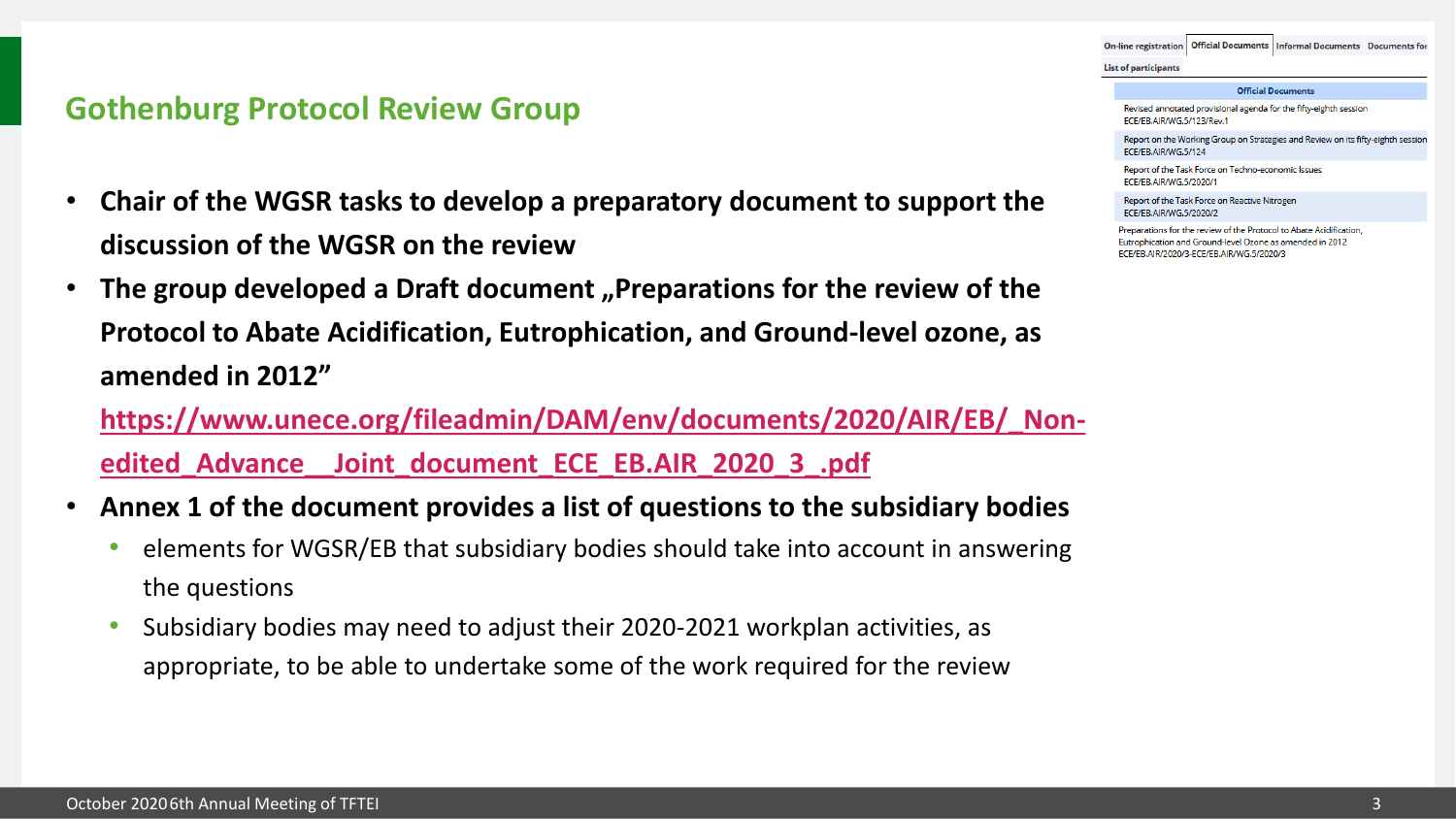# **Questions to subsidiary Bodies of the Convention are related to:**

- Review of obligations in relation to emission reductions
- Review of progress towards achieving the environmental and health objectives of the Protocol
- Review of adequacy of obligations in attaining the environmental and health objectives of the Protocol
- Evaluation of mitigation measures for BC emissions
- Evaluation of ammonia control measures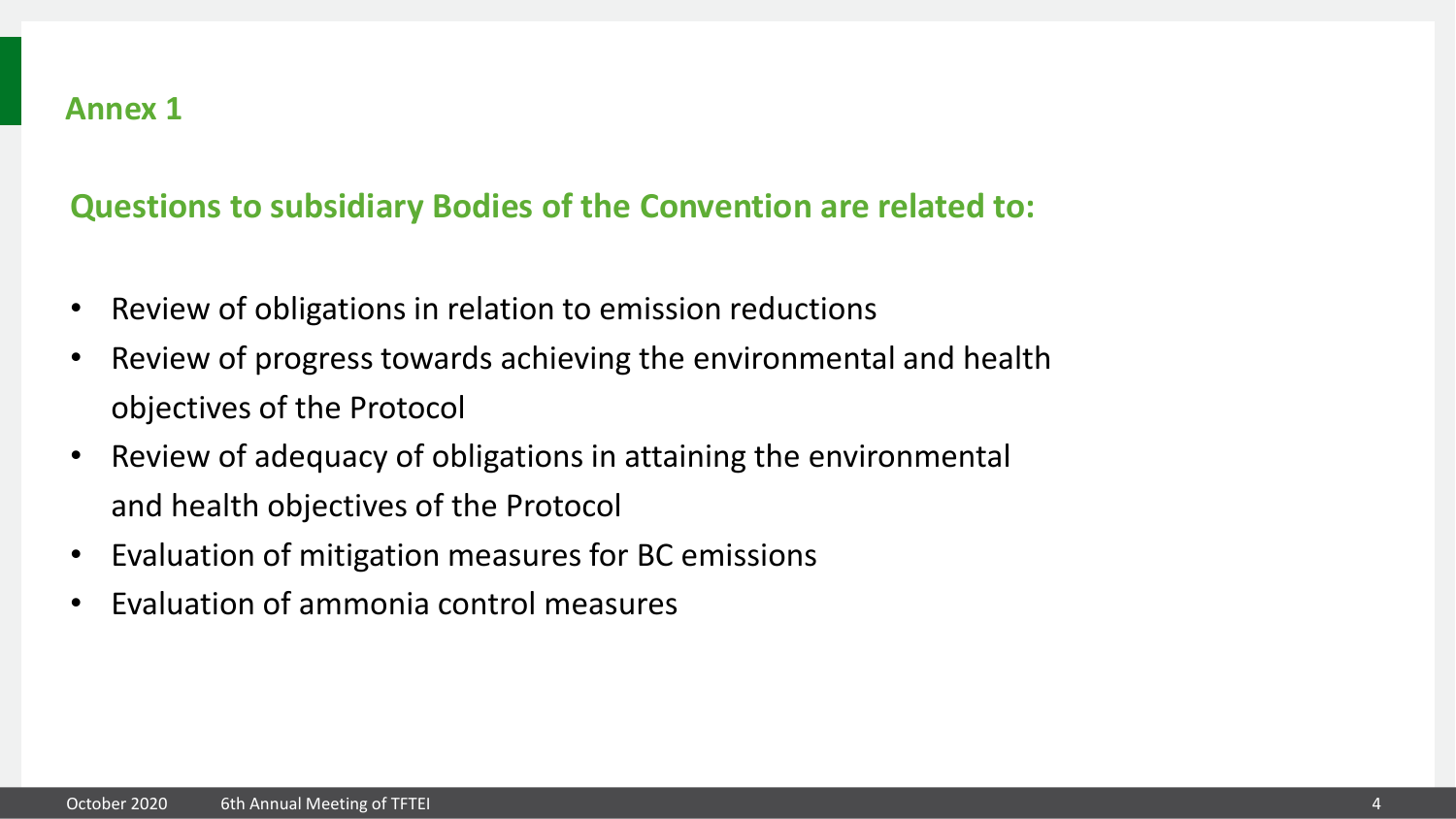#### **Annex 1- Work related to TFTEI (1. 5)- Evaluation of Implementation and Barriers**

- a. To what extent have best available technologies (BAT) and emission limit values and other technical provisions in annexes IV, V, VI, VIII, IX, X and XI been implemented by the Parties?
- b. Have Parties implemented additional or newer source- oriented measures? What are the contributions of these measures?
- c. Have Parties implemented other (non-technical or structural) measures that contribute in meeting the 2020 emission reduction obligations? What are the expected contributions of these measures in 2020 and beyond?
- d. What barriers have been identified by Parties and non-Parties to implement the obligations in the technical annexes?
- e. What barriers have been identified by the Parties to meet the 2020 emission reduction obligations?

•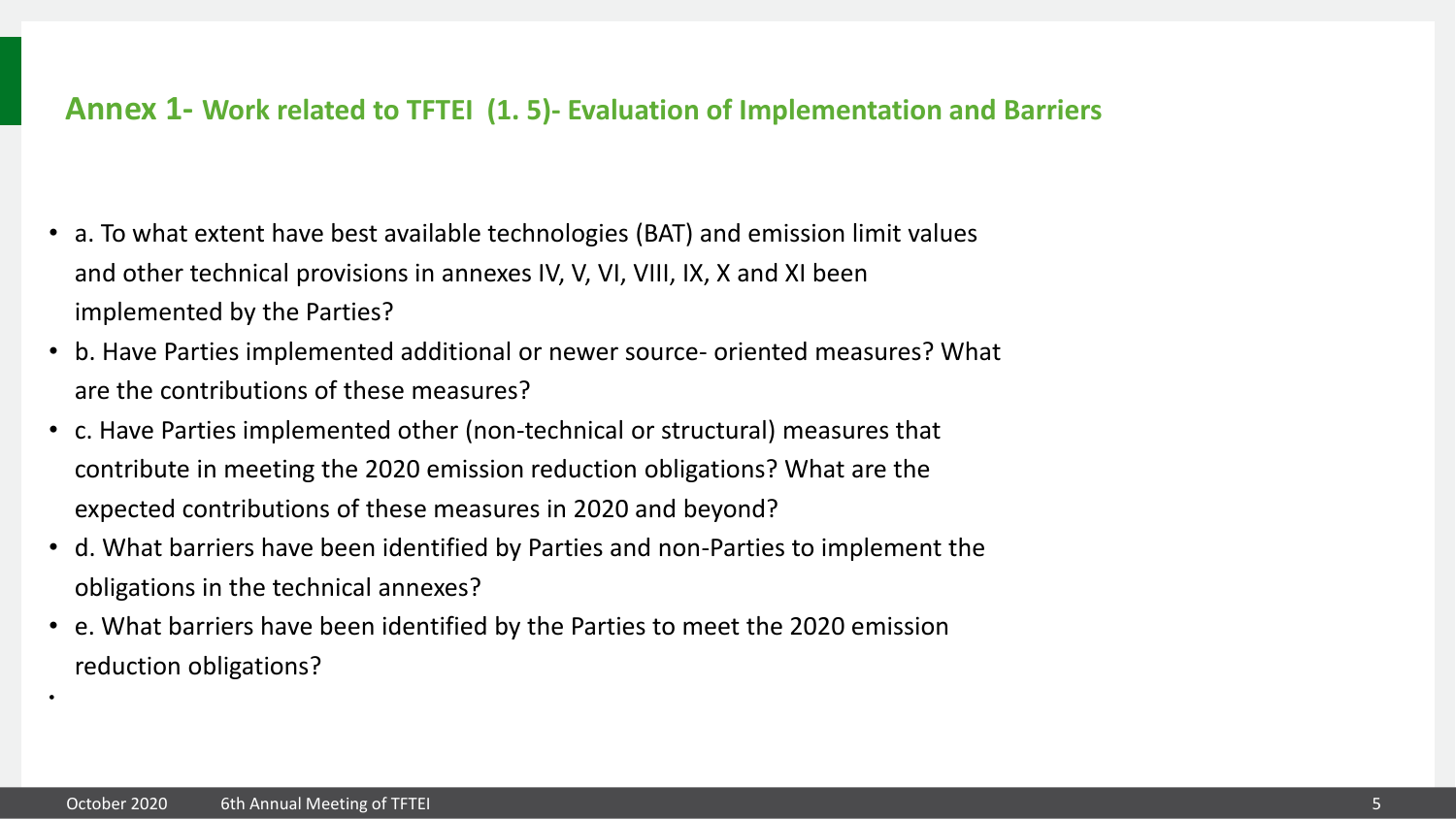### **Annex 1- Work related to TFTEI (1.6)- Evaluation of Technical Annexs**

- a. Which ELV's and other technical requirements in the technical annexes are not up-to-date anymore?
- b. Which technical annexes should be adapted to better address key sectors in EECCA and Balkan countries?
- c. Where are the current technical annexes too detailed, complex and/or demanding?
- d. Which gaps or redundancies in technical annexes can be identified?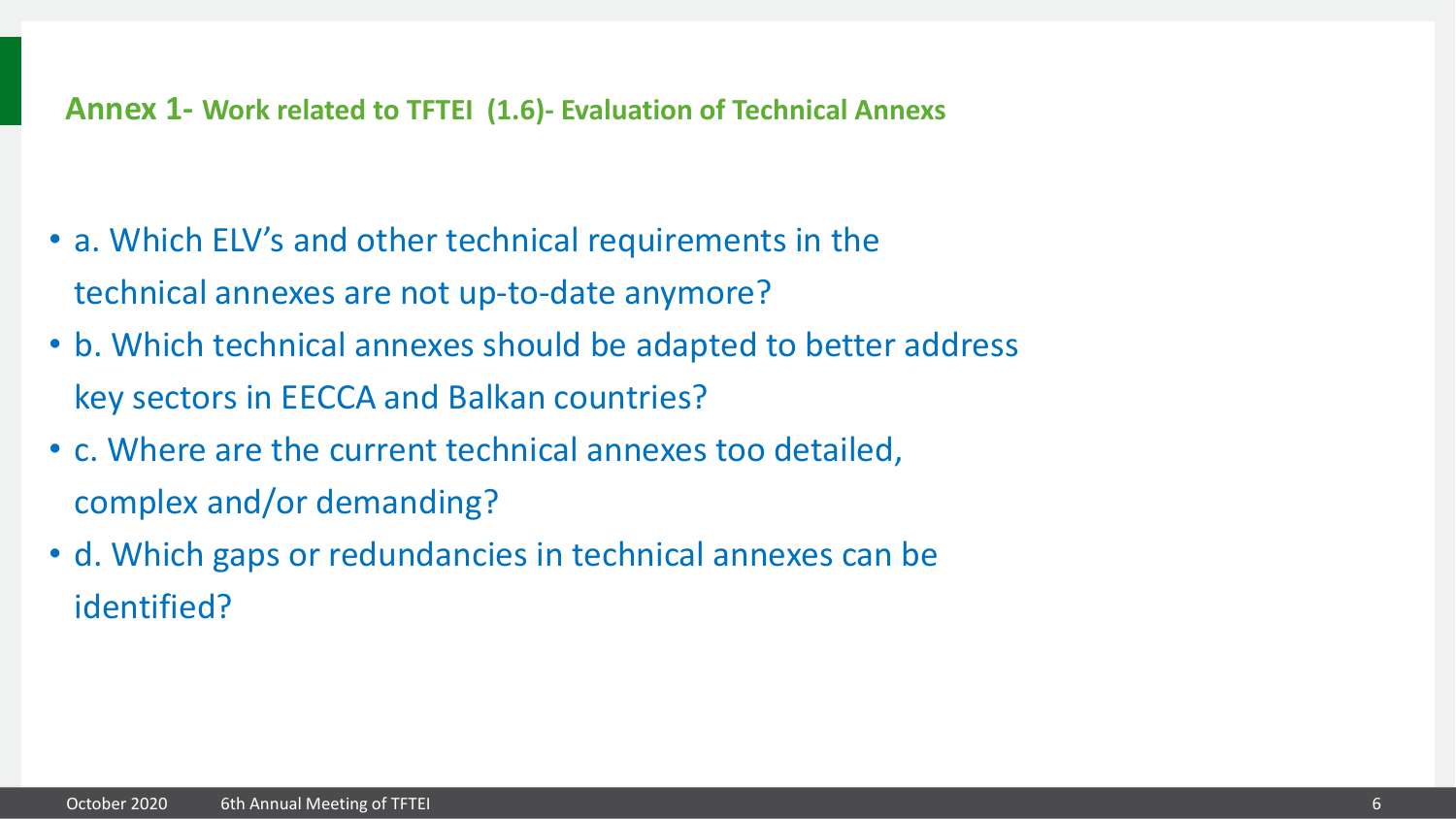#### **Annex 1- Work related to TFTEI (3.1)- Emission Projections**

- a. What are the latest emission projections by the Parties, compared with the latest GAINS-scenarios, taking into account recent climate, energy and agricultural policies, new source legislations and latest updated emission inventories by the Parties? Will emission projections meet the Protocol obligations? What would be the optimized emission reduction obligations, given the updated emission inventories and projections and the same gapclosure ambitions as used in the preparation of the revised Gothenburg Protocol?
- b. Are emission reduction obligations adequate for meeting long term environmental and health protection targets of the protocol? E.g. what will be the outcomes for ozone, PM-health risks and nitrogen deposition in 2030 and 2050?
- c. What are the best available emission projections for non-Parties to the revised protocol? Will these projections contribute to meeting long term environmental and health protection targets?
- d. Will implementation of BAT and emission limit values and other technical provisions set in the technical annexes be adequate for meeting long term environmental and health protection targets of the protocol beyond 2020? E.g. for ozone, PM-health risks and nitrogen deposition?
- e. What would be the contribution to meeting environmental and health protection targets if non-Parties to the revised protocol implemented BAT and the emission limit values and other technical provisions set in the technical annexes?
- f. What would be the impact of ambitious climate and energy measures in the long term (2030-2050)? What would be the impact of new policies and measures on biodiversity, bioeconomy, circular economy, nitrogen management etc.?
- g. What are the latest improvements of the GAINS model with respect to scenario development (i.e. cost updates)? What is the state of play of the GAINS model with respect to applied data for the EECCA and Balkan countries?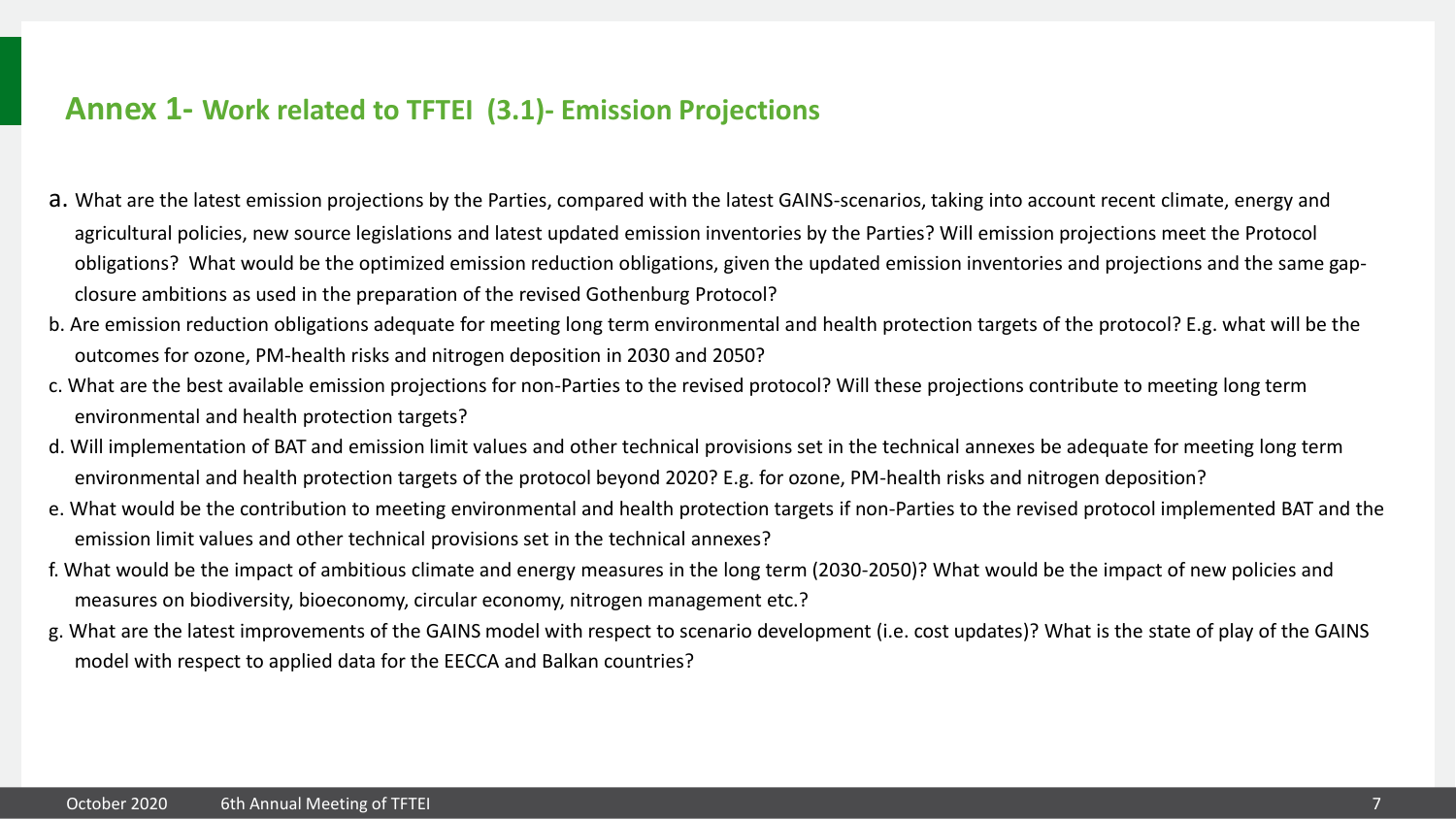#### **Annex 1- Work related to TFTEI (3.5)- Additional Measures and their Costs**

- a. What will be the costs of additional (air pollution) measures in the UNECE region that would not exceed the external costs of inaction, with due consideration of synergies and other interactions with and more cost-effective measures potentially available in other policy areas (e.g. climate, energy, nitrogen management, …)?
- b. In which sectors can such measures be found?
- c. What are the best available non-technical measures, what policy instruments are effective to trigger behavioral change and what can such measures contribute to environmental and health improvement?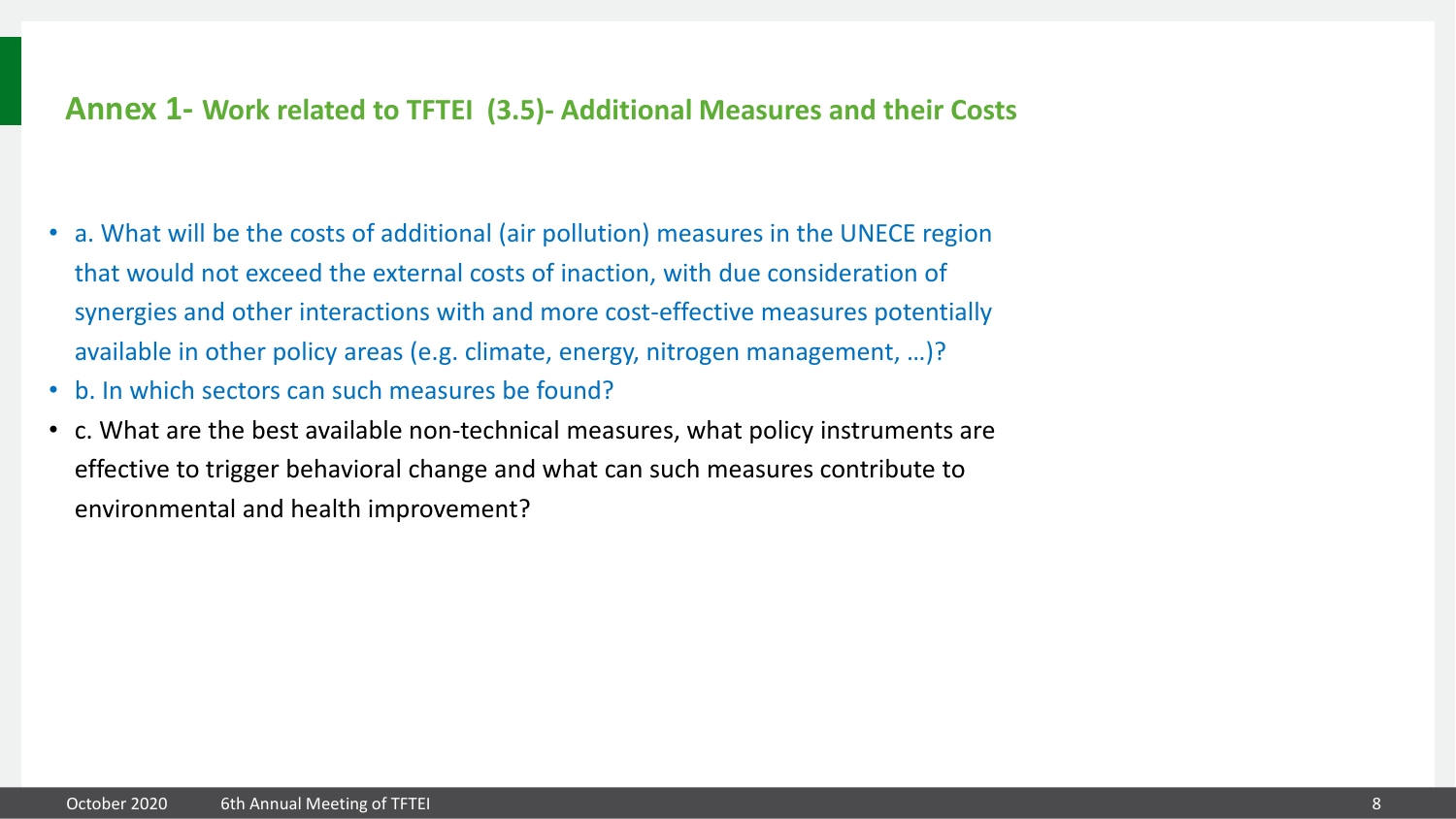#### **Annex 1- Work related to TFTEI (4.2)- Measures for BC and PAH**

- a. To what extent have the measures implemented to meet the emissions reduction obligations for PM contributed to reduce BC and PAH emissions (see art 2(2) of the amended GP on prioritization).
- b. What are projected trends in BC and PAH-emissions?
- c. What is the contribution of residential solid fuel burning to BC and PAH-emissions?
- d. Which additional PM-measures (technical and non-technical) are also effective for reducing BC and PAH-emissions?
- e. What are best available techniques to reduce BC emissions?
- f. What would be appropriate definitions and calculation methods (emission factors) for BC and the condensable part of PM?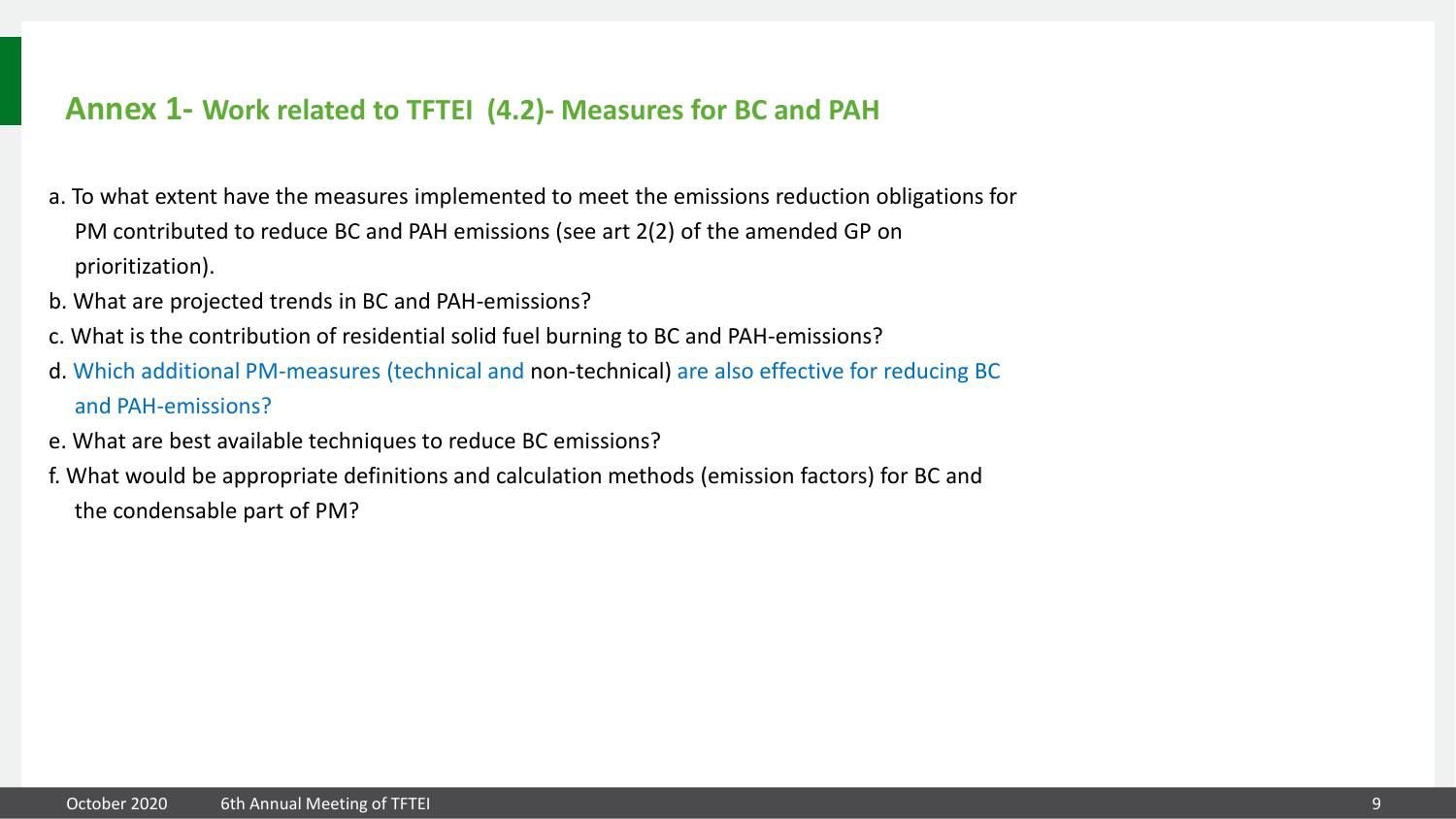#### **Annex 1- Work related to TFTEI (4.4 and 6.3)- Methane Emissions from Key Sources**

What will be the impact of the inclusion of condensable particles in PM reporting for residential heating on the national emission trends and on the importance of the residential heating sector? What will be the effect of the inclusion of condensable particles on the effectivity of abatement measures? What PM emission reductions will be achieved between 2005 and latest reported year based on the inclusion of condensable particles in PM reporting compared to its non-inclusion?

#### **6.3**

- a. What are the (best) available emission abatement technologies and measures for the reduction of methane emissions from key sources?
- b. What is the contribution of implemented and new climate measures on the reduction of CH4 emissions?
- c. What is the projected future trend in methane emissions and subsequent improvements in air quality, human health effects and ecosystems impacts?
- d. How could methane be addressed in a future instrument?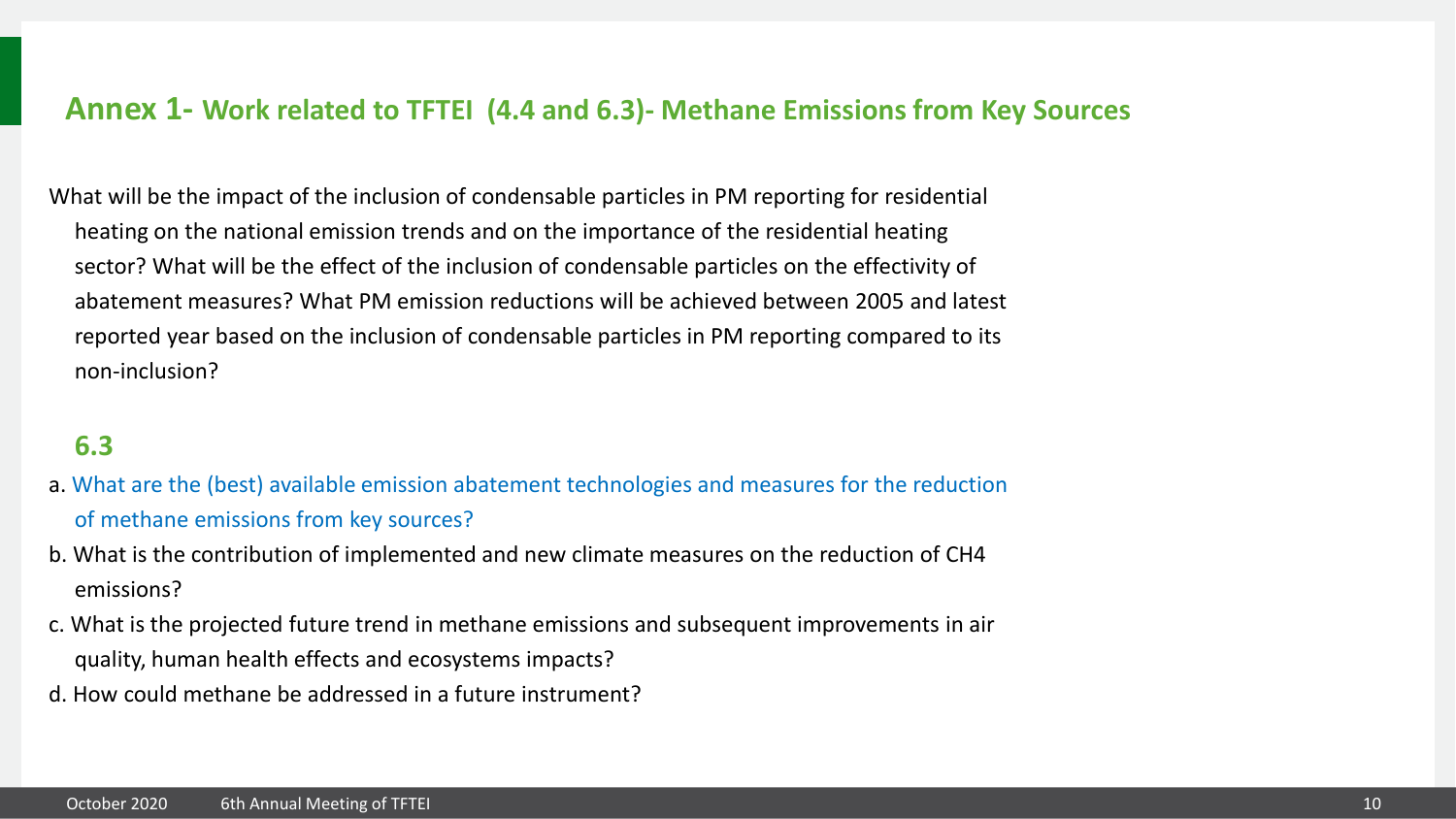# **Timeframe of the Review**

| <b>Meeting</b>                  | Title of report tabled for<br>consideration                                                                                                                   | <b>Deadline</b>                             |
|---------------------------------|---------------------------------------------------------------------------------------------------------------------------------------------------------------|---------------------------------------------|
| <b>WGSR 58 / EB 40</b>          | Preparations for the review (final)<br>Discussion at WGSR 58 and adoption at<br><b>EB40</b><br>Note on Evaluation of mitigation<br>measures on BC and ammonia | 25 September 2020 for<br>official documents |
| <b>WGSR 59 (17-20 May 2021)</b> | First draft of report on the review                                                                                                                           | February 2021                               |
| <b>TF/centre/ICP meetings</b>   | First draft of the report for the review                                                                                                                      | Feedback by June 2021                       |
| <b>EMEP SB/WGE meeting</b>      | Draft of report of the review                                                                                                                                 | September 2021                              |
| <b>WGSR 60</b>                  | Draft of report of the review                                                                                                                                 | February 2022                               |
| <b>EB42</b>                     | Final report of review adopted/Conclude<br>the Review                                                                                                         | December 2022                               |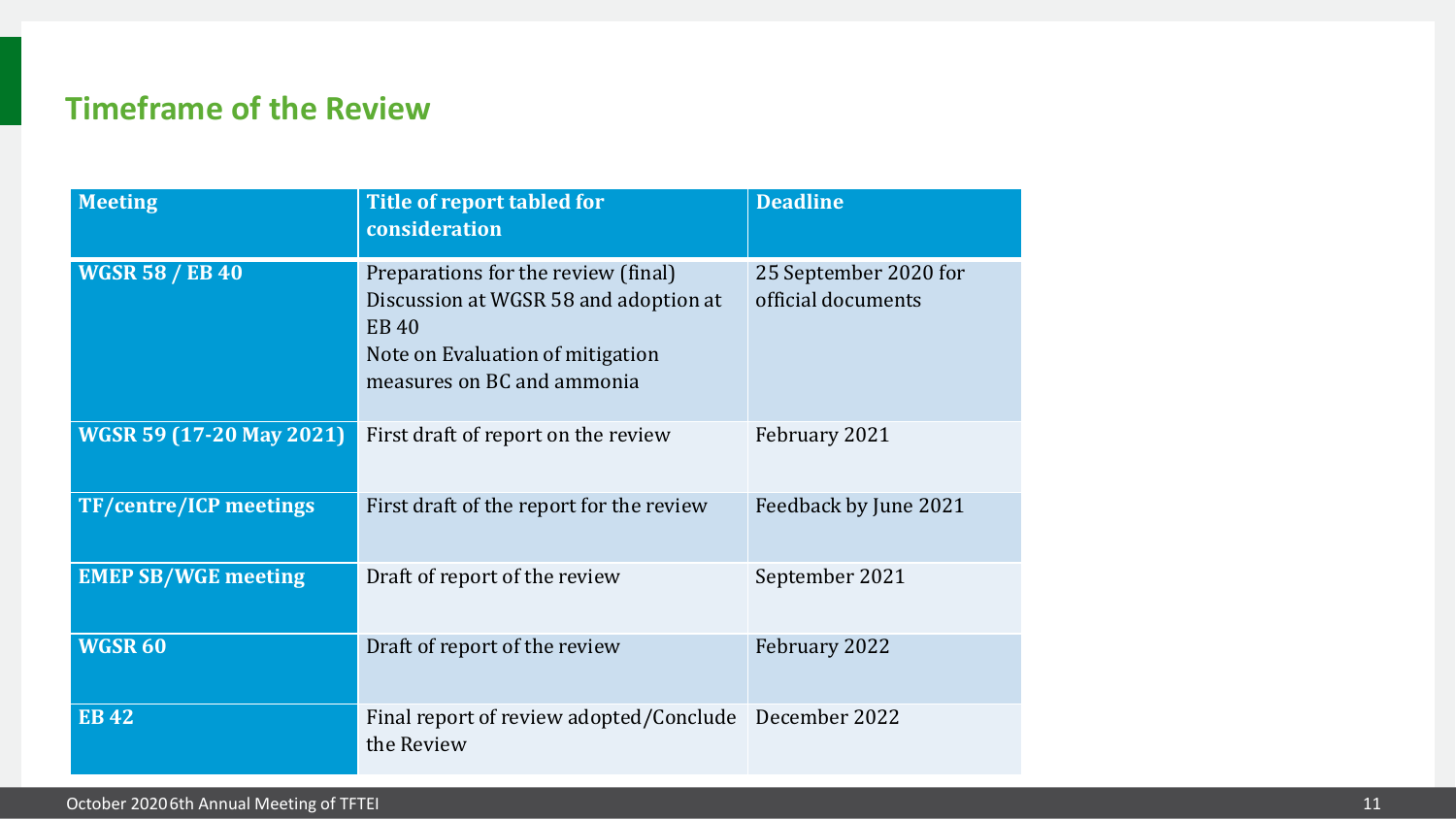## **The Members of the Review Group**

- Kimber Scavo, Chair
- Ivan Angelov, WGSR Bureau
- Richard Ballaman, invited expert
- Noe Megrelishvilli, invited expert
- Peter Meulepas, invited expert
- Dominique Pritula, WGSR Bureau
- Till Spranger, WGSR Bureau
- WGSR Task Force Co-Chairs: Rob Maas & Stefan Astrom (TFIAM), Claudia Marques dos Santos, Tommy Dalgaard & Mark Sutton (TFRN), Tiziano Pignatelli & Jean-Guy Bartaire (TFTEI)
- Advisors: Anne Engleryd (EB), Susanne Lindahl (EC)
- Secretariat: Alina Novikova